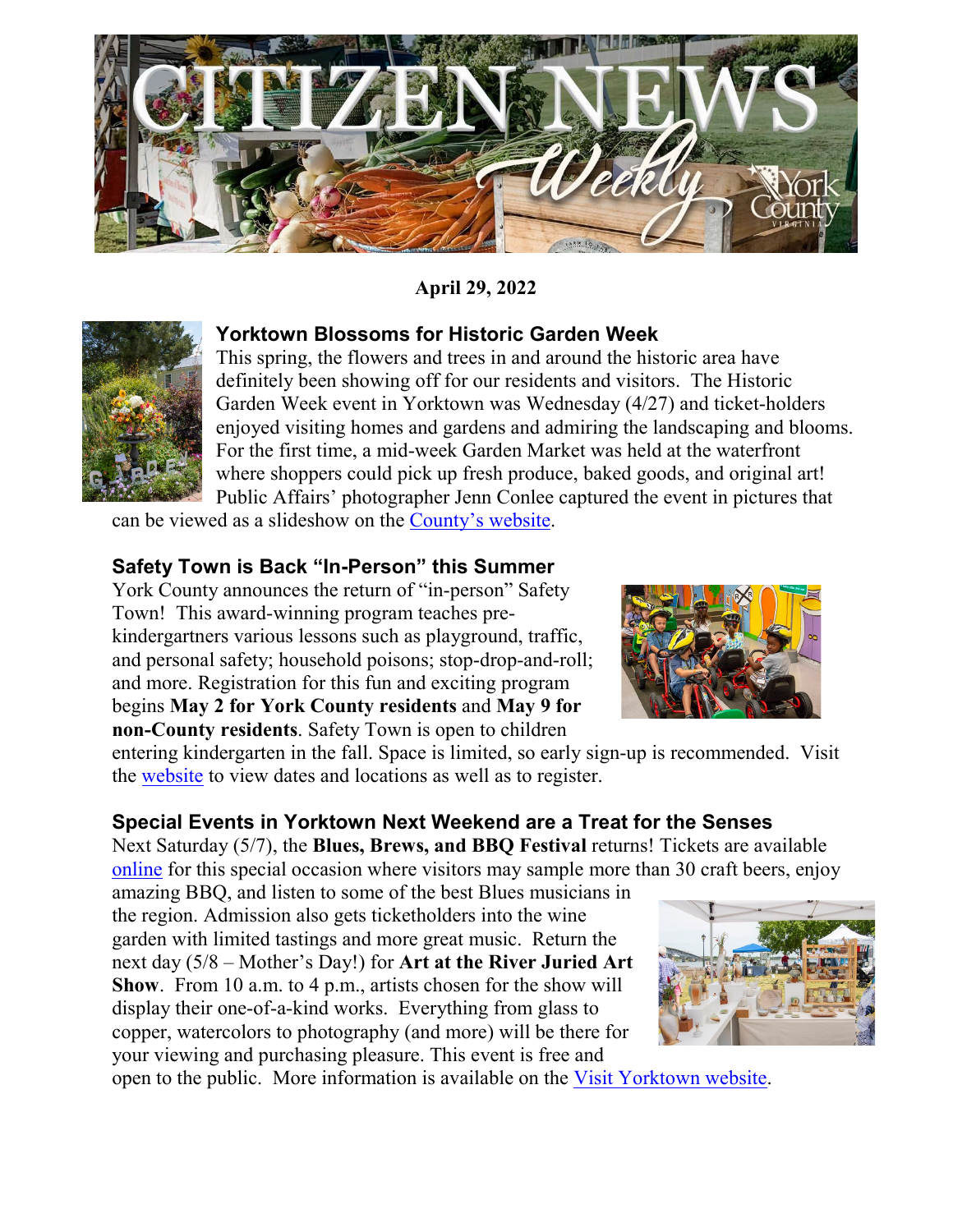### **Real Estate Tax Relief Guidelines Revised**

Effective for tax year 2022, the Board of Supervisors has revised the qualifications for the Real Estate Tax Relief for the Elderly or Disabled program. Household gross income guidelines have increased by 10 percent with financial worth/assets amounts also up 10 percent (increasing the max amount from \$200,000 to \$220,000). Previously unqualified applicants have been granted a one-time filing extension from April 30 to May 15 (if the dates fall on a weekend or holiday, the deadline becomes the next business day). Staff of the Commissioner of the Revenue's Office will be reviewing previously denied applicants to determine if they meet these updated qualifications for relief. If so, applicants will be contacted by the County. If you have any questions, please call the office at (757) 890- 3382. Additional information is available [online.](https://www.yorkcounty.gov/458/Commissioner-of-the-Revenue)

# **Got a Green Thumb? Register for Master Gardener Training!**

Applications are being accepted now through July 9 for the **Master Gardener training**

**program**. This virtual course is August 17 to November 9. Master Gardeners teach classes, answer horticultural inquiries, present programs, and diagnose plant diseases. They also hold a popular spring **Plant Sale** at the Learning Garden, 301 Goodwin Neck Road, on the first Saturday of May. This year's sale is from 8 a.m. to 12 p.m. on Saturday, May 7. Master Gardener applications, more information about training, *and* Plant Sale

details are available on the [York/Poquoson Cooperative Extension website.](https://www.yorkcounty.gov/1015/Virginia-Cooperative-Extension)

### **Election Update from the Voter Registrar**

There are no primaries being held this June. Virginia law states that if only one person files for a primary, then the event is cancelled and that person automatically becomes the nominee. Such is the case this year and all primaries that had been called in York County have been cancelled. For information on registering to vote, visit the Voter Registration [website.](https://www.yorkcounty.gov/357/Voter-Registration)

## **BugFest is Back at a New Location**

York County Mosquito Control, Public Library, and Parks & Recreation invite you to the 3<sup>rd</sup> Annual BugFest from 10 a.m. to 2 p.m. on Saturday, May 14, at Grafton Middle School (405 Grafton Drive). Insect displays, local experts with bug facts, Bug Talks, crafts, activities, and more are featured at this special "all about bugs"

event! BugFest is free to everyone. Adding to the fun, Sweet Frog is bringing its dessert truck for visitors to purchase a sweet treat. Details are available on the [County's website.](https://www.yorkcounty.gov/CivicAlerts.aspx?AID=2440)

**Additional Notes for the Week…**Tomorrow (4/30) is a busy day in York County: **Market Days** is held from 8 a.m. to 12 p.m. This is a great opportunity to shop for items for your dinner table or pick up original art as a gift for Mother's Day next Sunday; the **Drug Take Back and Shredding Event** is from 10 a.m. to 2 p.m. at 105 Service Drive. Dispose of prescription meds safely by turning them in! Plus, bring up to five boxes of paperwork for free shredding; And, get rid of up to five tires at our free **Tire Recycling Event** just down the street at 102 County Road from 10 a.m. to 2 p.m. Stop by York Hall on Sunday (5/1) at 3 p.m. for a free public lecture by local author and historian Nancy Shepperd on **"Lost**